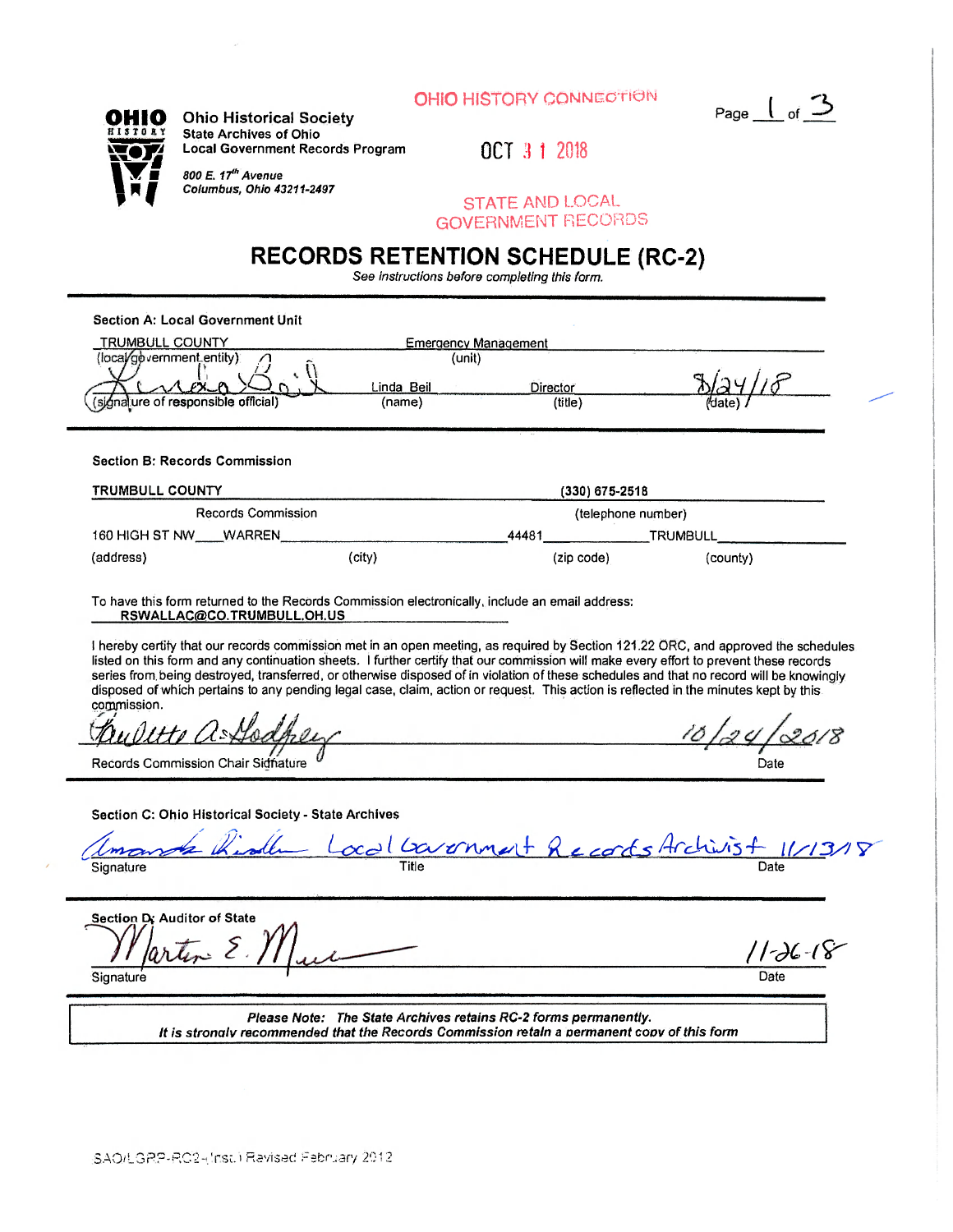

**Ohio Historical Society State Archives of Ohio**<br> **Local Government Records Program CHIO** Ohio Historical Society<br> **Local Government Records Program**<br> *800 E. 17<sup>th</sup> Avenue Columbus, Ohio 43211-2497*<br> *Records Program* 

*Columbus, Ohio 43211-2497* 

Page  $2^{0}$ 

**Audited means: the years encompassed by the records have been audited by the Auditor of State and the audit report has been released pursuant to Sec. 117.26 O.R.C.** 

## **Section E: Records Retention Schedule TRUMBULL COUNTY**

(local government entity) (unit)

| (1)<br><b>Schedule</b><br>Number | (2)<br><b>Record Title and Description</b>                                                                                                                             | (3)<br>Retention<br>Period                         | (4)<br>Media<br><b>Type</b> | (5)<br>For use by<br>Auditor of<br>State or<br>OHS-LGRP | (6)<br><b>RC-3</b><br>Required<br>by OHS-<br>LGRP |
|----------------------------------|------------------------------------------------------------------------------------------------------------------------------------------------------------------------|----------------------------------------------------|-----------------------------|---------------------------------------------------------|---------------------------------------------------|
| EMA-<br>2018-1                   | Fiscal Reports - Auditor's Report, Checking<br>Account, EMPG Quarterly Reports, Budgets,<br>Payins, Invoices, Purchase Orders, Engineer's<br>Bills, Whitebacks, Travel | 5 years<br>after audit                             | Paper/<br>Elec.             |                                                         | $\perp$                                           |
| EMA-<br>2018-2                   | EMA Reports - 311 and 312 Report, Risk<br>Vulnerability, Commodity Study, Annual Reports                                                                               | Until<br>Superseded                                | Paper/<br>Elec.             |                                                         | П                                                 |
| EMA-<br>2018-3                   | Payroll - Time Sheets                                                                                                                                                  | 3 years                                            | Paper/<br>Elec.             |                                                         | $\Box$                                            |
| EMA-<br>2018-4                   | Contracts/Agreements - Mutual Aid<br>Agreement                                                                                                                         | 8 years                                            | Paper/<br>Elec.             |                                                         | $\Box$                                            |
| EMA-<br>2018-5                   | Correspondence - admin./general, Ohio EMA<br>Meeting misc.                                                                                                             | 3 years                                            | Paper/<br>Elec.             |                                                         | $\Box$                                            |
| EMA-<br>2018-11                  | Disaster Plans - EOP, Hazmat, COOP,<br>Mitigation, Resource Book-                                                                                                      | Until<br>Updated                                   | Paper/<br>Elec.             |                                                         | $\Box$                                            |
| EMA-<br>2018-12                  | <b>Disaster Records</b>                                                                                                                                                | Permanent                                          | Paper/<br>Elec.             |                                                         | $\overline{a}$                                    |
| EMA-<br>2018-13                  | <b>Exercise Drills</b>                                                                                                                                                 | Permanent                                          | Paper/<br>Elec.             |                                                         | П                                                 |
| EMA-<br>2018-14                  | Minutes - LEPC, Hazmat, CERT                                                                                                                                           | Permanent                                          | Paper/<br>Elec.             |                                                         | V                                                 |
| EMA-<br>2018-15                  | <b>Business/School Plans</b>                                                                                                                                           | Until<br>Superseded                                | Paper/<br>Elec.             |                                                         | П                                                 |
| EMA-<br>2018-16                  | Equipment - EMA, Hazmat, Homeland<br>Security, Inventory                                                                                                               | <b>Until sold</b><br>or no<br>longer<br>being used | Paper/<br>Elec.             |                                                         | П                                                 |
| EMA-<br>2018-17                  | <b>Grant Records</b>                                                                                                                                                   | 5 years                                            | Paper/<br>Elec.             |                                                         | П                                                 |
| EMA-<br>2018-18                  | Manuals/Policies/Rules/Regulations                                                                                                                                     | Until<br><b>Superseded</b>                         | Paper/<br>Elec.             |                                                         | П                                                 |